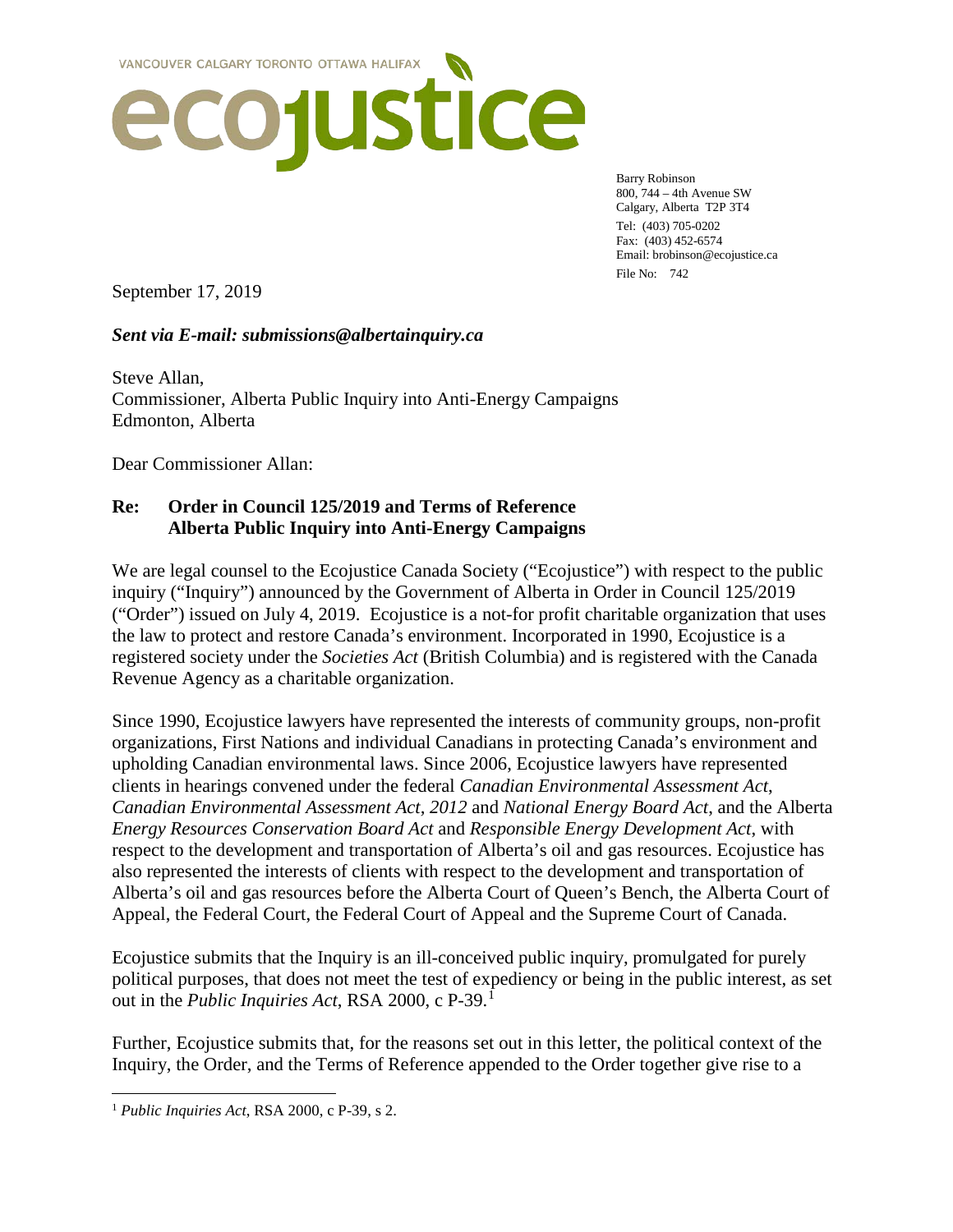reasonable apprehension of bias. Ecojustice, by way of this letter, requests an interlocutory decision from you, as Commissioner, on the question of bias.

Further, should the Inquiry proceed as ordered, Ecojustice submits that certain provisions of the Order and Terms of Reference raise issues of freedom of expression, freedom of association and procedural fairness.

# **A Bias**

Ecojustice submits that the political context of the Inquiry, the Order, and Terms of Reference together lead to a reasonable apprehension of bias. Ecojustice submits that the reasonable apprehension of bias arises from the context of the Inquiry and the structure and operation of the Order and Terms of Reference.

The legal test for a finding of a reasonable apprehension of bias is as articulated by de Grandpré J in *Committee for Justice and Liberty v National Energy Board*, [1978] 1 SCR 369 ("*CJL*"):

The proper test to be applied in a matter of this type was correctly expressed by the Court of Appeal…the apprehension of bias must be a reasonable one, held by reasonable and right minded persons, applying themselves to the question and obtaining thereon the required information. In the words of the Court of Appeal, the test is "what would an informed person, viewing the matter realistically and practically – and having thought the matter through – conclude. Would he think that it is more likely than not that [the decision-maker], whether consciously or unconsciously, would not decide fairly."[2](#page-1-0)

A reasonable apprehension of bias may be generated by "the structure or operation of a decision-making body, rather than by the words or actions of an individual decision-maker."<sup>[3](#page-1-1)</sup> The appearance of impartiality is important for public confidence in the institutional system, and it is important for the public to have confidence not only in the impartiality of the individual decision-maker but in the system itself. $4$ 

The test for bias in the administrative setting is a flexible standard that will vary depending on the nature and function of the particular commission or board.<sup>[5](#page-1-3)</sup> The test in *CJL* has been applied in the setting of a public inquiry where, as in this case, issues of prejudgment and the reputations of participants are raised.[6](#page-1-4) Further, where *Canadian Charter of Rights and Freedoms*  ("*Charter*") rights are at stake, as discussed in Part B below, the reasonable apprehension of bias standard is set at a particularly demanding level.<sup>[7](#page-1-5)</sup>

<span id="page-1-5"></span><sup>7</sup> *Kozak v Canada (Minister of Citizenship and Immigration)*, 2006 FCA 124, at para 46 [*Kozak*].



<span id="page-1-0"></span> $\overline{a}$ <sup>2</sup> *Committee for Justice and Liberty v National Energy Board*, [1978] 1 SCR 369, at 394 [*CJL*].

<span id="page-1-1"></span><sup>&</sup>lt;sup>3</sup> David Phillip Jones and Anne S. de Villars, *Principles of Administrative Law*, 6<sup>th</sup> ed., (Toronto: Carswell, 2014) at 437 [Jones and de Villars].

<span id="page-1-2"></span><sup>4</sup> *Ibid*, at 438.

<span id="page-1-3"></span><sup>5</sup> *Newfoundland Telephone Co. v Newfoundland (Board of Commissioners of Public Utilities)*, [1992] 1 SCR 623, at 638-639 [*Newfoundland Telephone*].

<span id="page-1-4"></span><sup>6</sup> *Chrétien v Canada (Ex-Commissioner, Commission of Inquiry into the Sponsorship Program and Advertising Activities)*, 2008 FC 802, at para 73 [*Chrétien*], upheld on appeal in *Chrétien v Canada (Commission of Inquiry into the Sponsorship Program and Advertising Activities, Gomery Commission)*, 2010 FCA 283.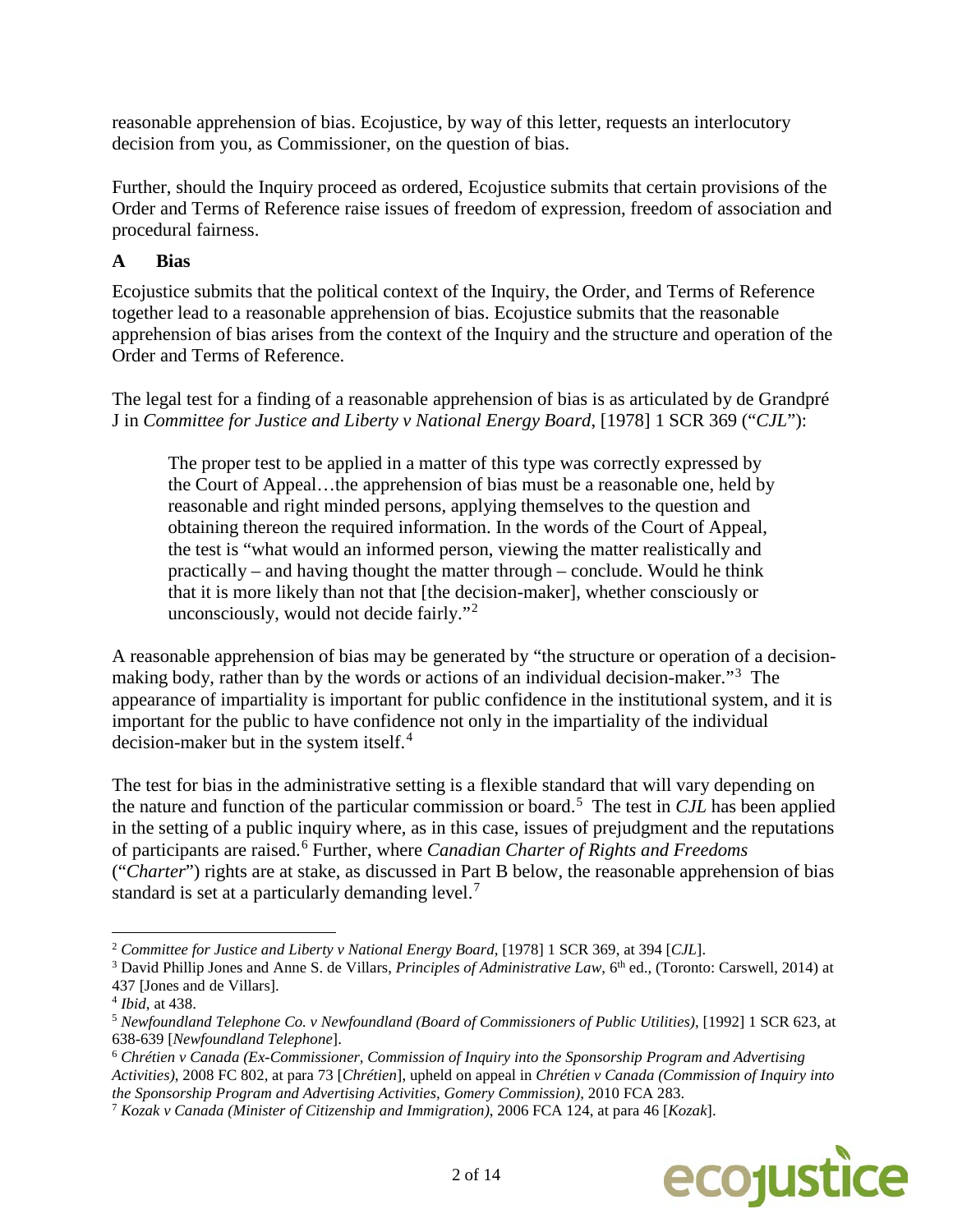As stated by the Supreme Court of Canada in *Weywaykum Indian Band v Canada*, [2003] 3 SCR 259, the particular circumstances of a matter may lead to a reasonable apprehension of bias even where the decision-maker may be totally impartial.<sup>[8](#page-2-0)</sup> The test for a reasonable apprehension of bias is highly fact specific and the facts must be interpreted in light of the entire context of the matter.<sup>[9](#page-2-1)</sup> The test is based on the cumulative impression left by a series of events rather than by any single factor.<sup>[10](#page-2-2)</sup> The concept that "justice must be seen to be done" cannot be severed from the standard of a reasonable apprehension of bias. $^{11}$  $^{11}$  $^{11}$ 

With respect to the Inquiry, Ecojustice submits that a reasonable apprehension of bias arises from the cumulative effect of the political context of the Inquiry and the structure and operation of the Order and Terms of Reference which demonstrate the prejudgment of relevant issues and the use of pejorative language.

## **(i) Prejudgment of relevant issues**

The prejudgment of relevant issues before hearing all of the evidence on those issues results in a reasonable apprehension of bias.<sup>[12](#page-2-4)</sup> The issue of prejudgment in the Inquiry arises initially in political comments leading up to the Inquiry.

In introducing the Inquiry, Premier Jason Kenney referred to a "well-funded political propaganda campaign…Its main tactics have been disinformation and defamation, litigation, public protests and political lobbying."[13](#page-2-5) Further Premier Kenney stated that Alberta had been "the target of a well-funded political propaganda campaign to defame our energy industry and to landlock our resources."[14](#page-2-6) At the same time, Premier Kenney referred to "the valiant research of Vivian Krause."[15](#page-2-7)

In his Twitter feed on May 6, 2019, Premier Kenney stated: "It's time to fight back against foreign-funded groups that lead a campaign of economic sabotage against our province."[16](#page-2-8) In an email dated July 26, 2019, Premier Kenney stated: "Thanks in large part to the research of Vivian Krause, we know that the foreign-funded 'Tar Sands' campaign has links to bills C-69 and C-48, which are detrimental to the interests of Alberta's responsible energy sector."

Therefore, prior to and shortly after the commencement of the Inquiry, the Premier has identified certain parties to the Inquiry as guilty of disinformation, defamation and economic sabotage. At the same time, the Premier has accepted a potential witness as a "valiant researcher" and stated that certain facts are known before any evidence has been presented to the Inquiry or tested under cross-examination. These and other statements from the Premier have created a political

<span id="page-2-8"></span><sup>16</sup> Premier Jason Kenney, [https://twitter.com/jkenney/status/1125621371847864321 \(6](https://twitter.com/jkenney/status/1125621371847864321%20(6) May 2019)



<span id="page-2-0"></span> $\overline{\phantom{a}}$ <sup>8</sup> *Wewaykum Indian Band v Canada*, [2003] 3 SCR 259, at 292.

<span id="page-2-1"></span><sup>9</sup> *Ibid*, at 295.

<span id="page-2-2"></span><sup>&</sup>lt;sup>10</sup> *Setlur v Canada (Attorney General)*, [2000] 194 DLR (4<sup>th</sup>) 465 (FCA), at para 26.

<span id="page-2-3"></span><sup>11</sup> *Wewaykum*, *supra*, note 8, at 292.

<span id="page-2-4"></span><sup>12</sup> *Chrétien*, *supra* note 6, at paras 80, 85.

<span id="page-2-5"></span><sup>13</sup> Premier Jason Kenney, [https://www.youtube.com/watch?v=d8prcxDWzI4,](https://www.youtube.com/watch?v=d8prcxDWzI4) (4 July 2019) [Statement].

<span id="page-2-6"></span><sup>14</sup> *Ibid*.

<span id="page-2-7"></span><sup>15</sup> *Ibid*.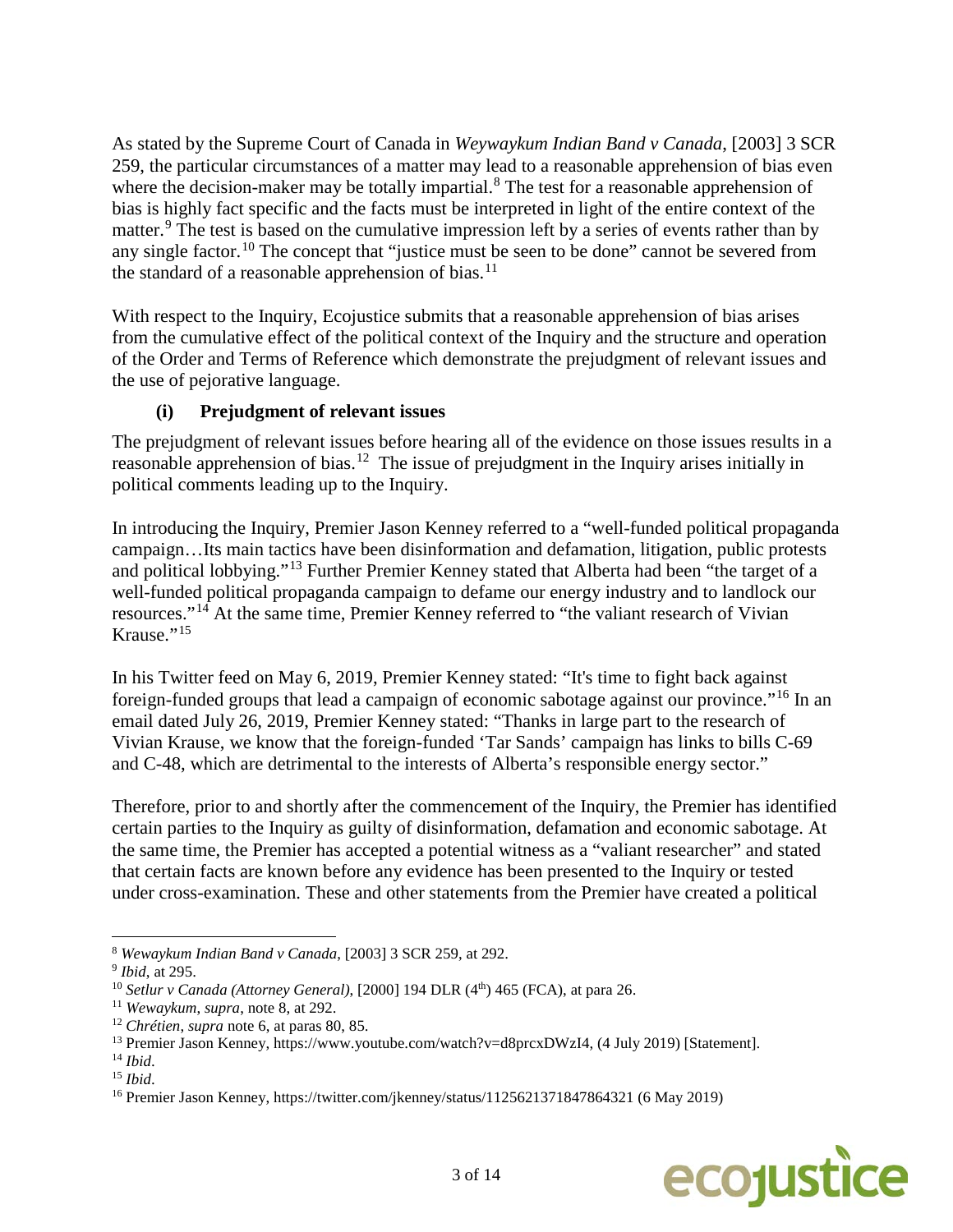context in which certain parties are presumed to have been involved in wrongdoing while others are accepted as valiant researchers. The entire context of the Inquiry is aimed at a vindication of certain unproven assumptions rather than an independent evidence-based fact-finding mission.

The reasonable apprehension of bias is further contributed to by the language of the Order and Terms of Reference themselves.

The second recital in the preamble to the Order states:

WHEREAS allegations have been made that foreign individuals or organizations have provided financial resources to Canadian organizations which have disseminated misleading or false information as part of an anti-Alberta energy campaign;

(Underlining added).

This recital can be broken down into three specific allegations:

- (a) that foreign individuals or organizations have provided financial resources to Canadian organizations;
- (b) that those Canadian organizations have disseminated misleading or false information; and
- (c) that the foreign funding and dissemination of misleading or false information was part of an anti-Alberta energy campaign.

The Order initially admits that these are allegations or unproven statements that would need to be established or refuted on the basis of evidence presented to the Inquiry.

However, other parts of the Order and Terms of Reference accept these allegations, without evidence, as true. For example, the third recital in the preamble to the Order states:

WHEREAS it is expedient and in the public interest of Albertans and Canadians to understand the facts about foreign funding of anti-Alberta energy campaigns, and to ensure Alberta's oil and gas industry is not hindered in its reasonable opportunity to compete in international oil and gas markets by the dissemination of misleading or false information.

This recital presumes, as proven facts precedent to the Inquiry, the existence of foreign funding of anti-Alberta energy campaigns and the dissemination of "misleading or false information" before any evidence has been put before the Inquiry to support those allegations. This recital contradicts the premise of the second recital that correctly states these are merely allegations.

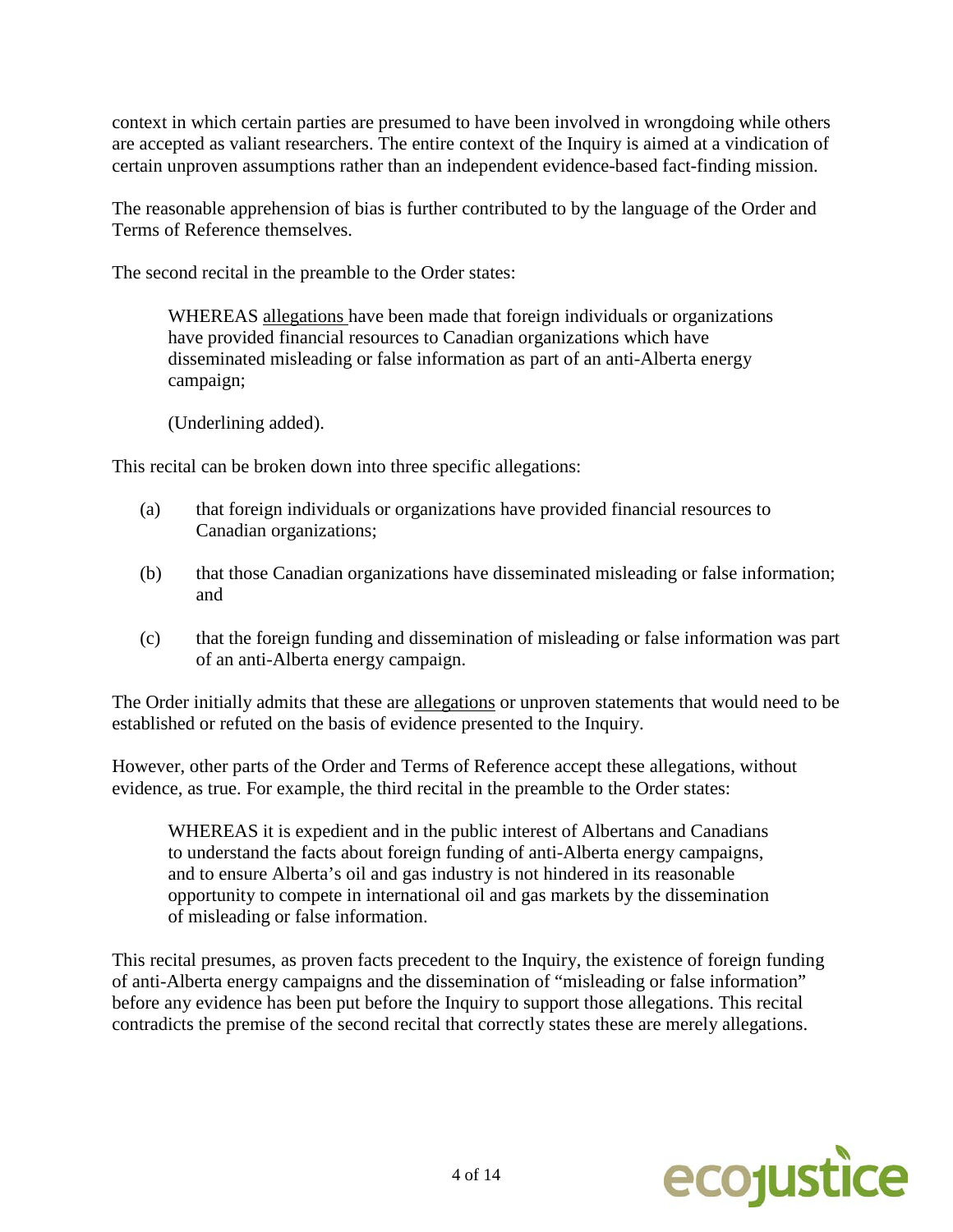Clause  $2(1)$  of the Terms of Reference compounds this problem. Clause  $2(1)$  states:

2(1) The commissioner shall inquire into anti-Alberta energy campaigns that are supported, in whole or part, by foreign organizations…

(Underlining added).

Again, the existence of foreign funded anti-Alberta energy campaigns, which were posed as mere allegations in the second recital quoted above, are treated in Clause 2(1) as proven and existing. The existence of such campaigns has been prejudged before any evidence has been put before the Inquiry to support the allegation.

Not only are anti-Alberta energy campaigns presumed to exist in Clause 2(1), the definition of anti-Alberta energy campaigns in Clause 1(b) of the Terms of Reference further compounds the prejudgment. An anti-Alberta energy campaign is defined as:

…any and all attempts to directly or indirectly delay or frustrate the timely, economic, efficient and responsible development of Alberta's oil and gas resources and the transportation of those resources to commercial markets.

The definition of anti-Alberta energy campaigns is itself based on a prejudgment that attempts were made to directly or indirectly delay or frustrate oil and gas development, prior to any evidence being provided to the Inquiry to that effect. The definition is also based on a prejudgment that the oil and gas development in question was "timely, economic, efficient and responsible development" prior to any evidence being led to that effect. Evidence may well establish that the referenced Canadian organizations attempted to prevent untimely, uneconomic, inefficient or irresponsible development, in the interests of all Albertans, and therefore such activities would not fall within the definition of an "anti-Alberta energy campaign".

In addition, the reference in Clauses 2(1)(b) and (c) of the Terms of Reference to the funding of organizations from the Government of Alberta, other municipal, provincial or territorial governments in Canada, or the Government of Canada, as well as to their charitable status, would lead a reasonable person to conclude that the Inquiry has been designed with an end goal in mind, namely to challenge the domestic funding and charitable status of organizations who receive foreign funding and oppose Alberta oil and gas development. This was also reflected in the Premier's comments when introducing the Inquiry.<sup>[17](#page-4-0)</sup> Such a linking of fact-finding to some predetermined purpose leads to reasonable apprehension of bias.<sup>[18](#page-4-1)</sup>

It is Ecojustice's submission that these prejudgments in the Order and Terms of Reference, in addition to the Premier's comments, contribute to a reasonable apprehension of bias and are fatal to the conduct of the Inquiry.

l



<span id="page-4-0"></span><sup>17</sup> Statement, *supra* note 13.

<span id="page-4-1"></span><sup>18</sup> *Kozak*, *supra* note 7, at paras 37, 61-62, 65.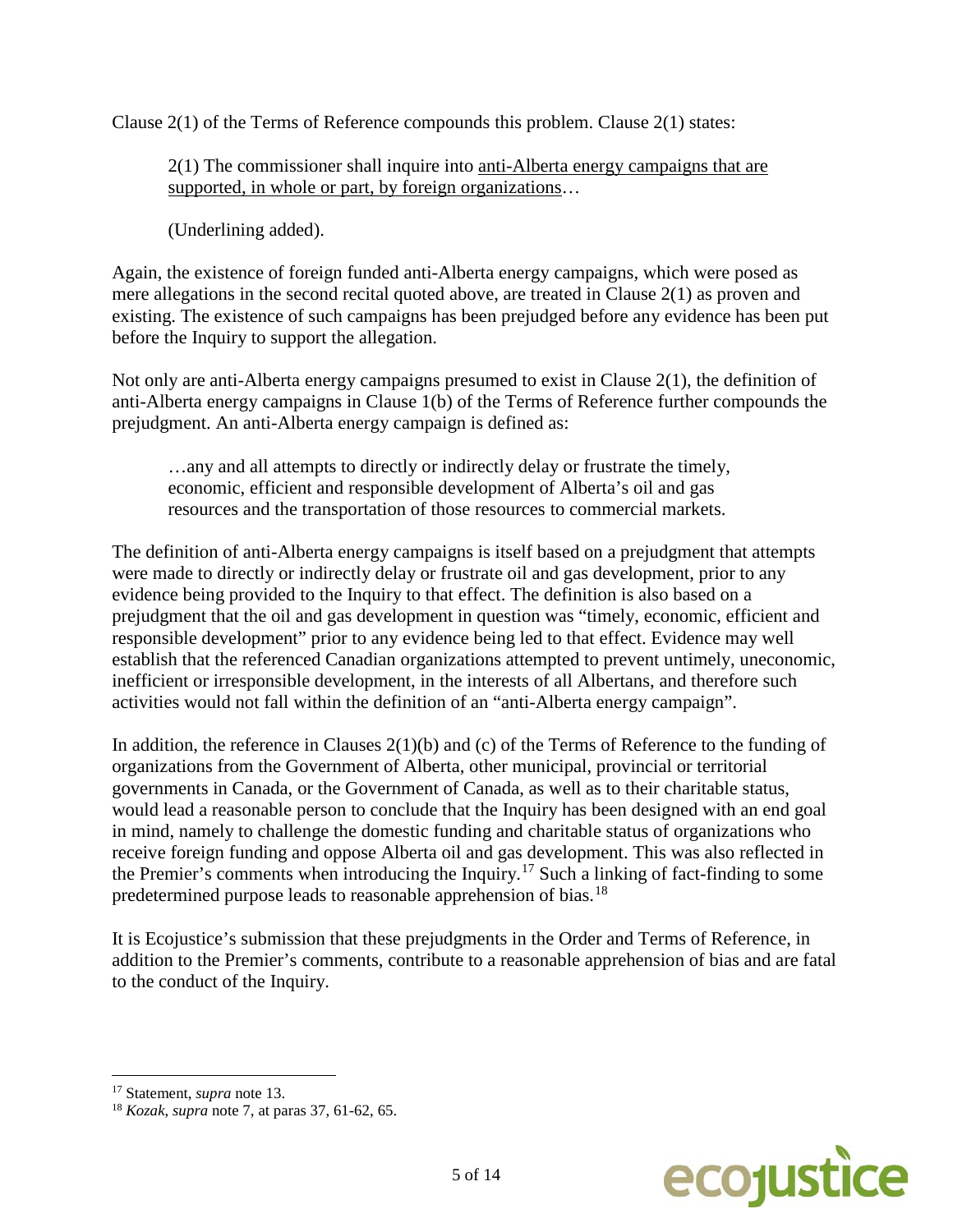### **(ii) Pejorative comments**

Pejorative comments about the potential witnesses or parties to a public inquiry, or the nature of the inquiry, that signal to the public a prediction that evidence of wrongdoing is forthcoming, contribute to a finding of a reasonable apprehension of bias.<sup>[19](#page-5-0)</sup> Such comments have "the effect of transforming the nature of the inquiry from one that was a fact-finding mission with the hallmarks of fairness into an 'exhibition' of misconduct."<sup>[20](#page-5-1)</sup>

The labelling of certain positions as "anti-Alberta" is clearly pejorative language. Further, the prejudgment of many of the issues that may be raised in this Inquiry, including the Premier's comments as discussed above, compounds this "anti-Alberta" language. According to the Terms of Reference, those who campaign against oil and gas development, or even those who raise reasonable concerns about oil and gas development that could indirectly lead to a delay in a regulatory process, are presumed to be "anti-Alberta" and therefore guilty of some form of misconduct.

For example, the definition of "anti-Alberta energy campaign" in Clause 1(b) of the Terms of Reference is of such breadth that a landowner organization that submits a statement of concern with respect to a proposed oil or gas development that leads to a hearing under the *Responsible Energy Development Act* could be found to be part of an "anti-Alberta energy campaign" by making an "attempt to…indirectly delay" the development of Alberta's oil and gas resources.

This pejorative labelling of certain positions as "anti-Alberta" prior to the commencement of the Inquiry proceedings is reminiscent of the darkest days of the activities of the House Un-American Activities Committee which operated in the United States from 1938 until 1975. A public inquiry in 2019 that commences by labelling a party that raises concerns with oil and gas development as "anti-Alberta" surely contributes to a reasonable apprehension of bias.

Any informed person, viewing the matter realistically and practically – and having thought the matter through – would conclude, based on the circumstances described above, that there is a reasonable apprehension of bias regardless of your best intentions as Commissioner. Further, the overall structure and language of the Order and Terms of Reference restrict your ability to pursue a true fact-finding mission as opposed to simply documenting prejudged and pejorative conclusions of misconduct.

## **(iii) Remedy for Bias**

It is impossible to have a fair hearing or to have procedural fairness if the hearing is tainted by a reasonable apprehension of bias.<sup>[21](#page-5-2)</sup> The damage created by a reasonable apprehension of bias cannot be remedied. A hearing that is tainted by a reasonable apprehension of bias is void *ab initio*. [22](#page-5-3)

 $\overline{a}$ 



<sup>19</sup> *Chrétien*, *supra* note 6, at para 88.

<span id="page-5-1"></span><span id="page-5-0"></span><sup>20</sup> *Ibid*.

<span id="page-5-2"></span><sup>21</sup> *Newfoundland Telephone*, *supra* note 5, at para 441.

<span id="page-5-3"></span><sup>22</sup> *Ibid*.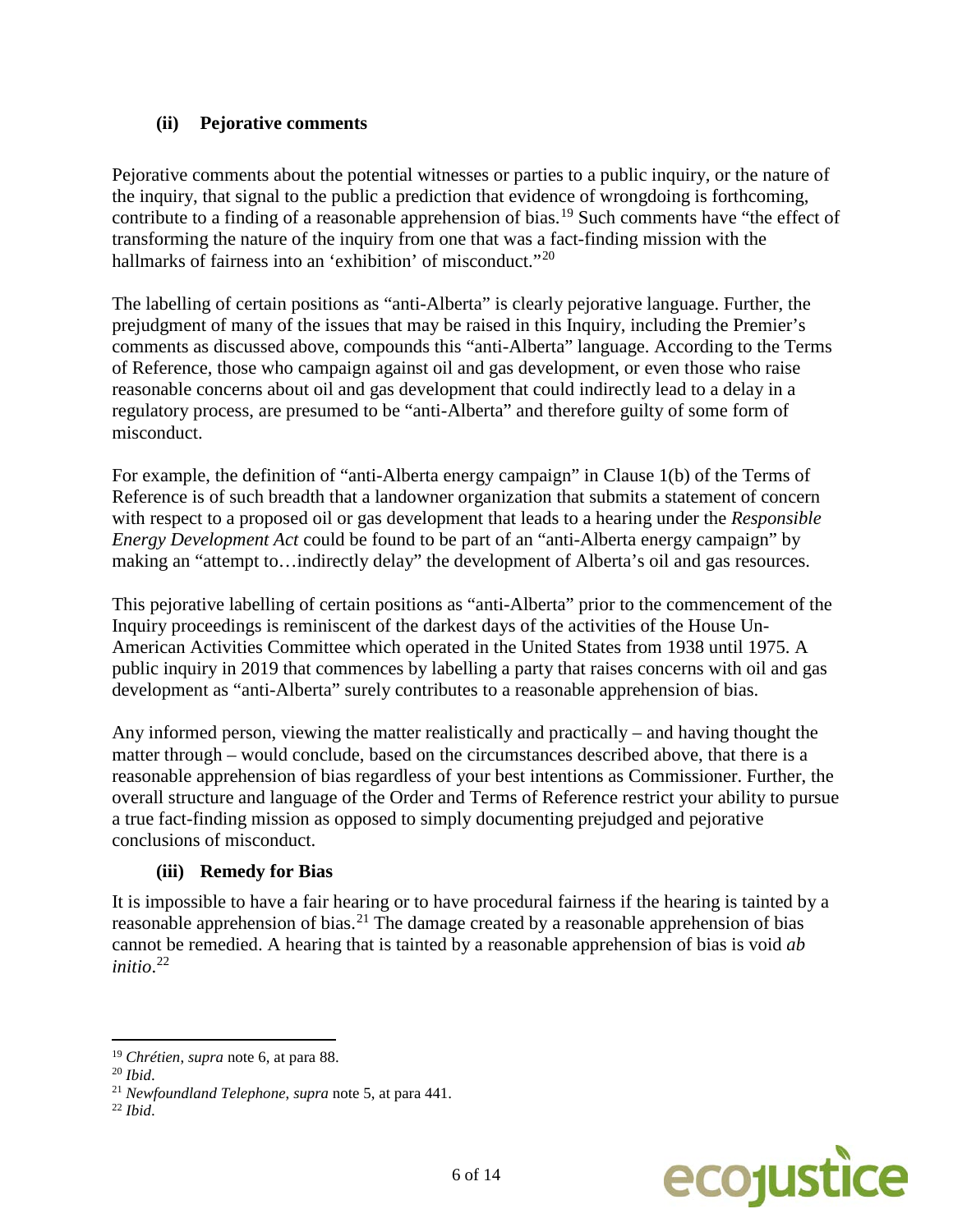As stated in *Eckervogt v British Columbia*, 2004 BCCA 398 ("*Eckervogt*"), if a party apprehends bias during the course of a proceeding, they must put that allegation to the tribunal and obtain a ruling before seeking the intervention of the court.<sup>[23](#page-6-0)</sup> In response to an allegation of a reasonable apprehension of bias, the decision-maker is required to render a decision and create a proper record for judicial review, including reasons, for the court's consideration.<sup>[24](#page-6-1)</sup> Further, allegations of bias should be raised at the earliest possible time.[25](#page-6-2)

Ecojustice, by way of this letter, requests your decision, as Commissioner, on the question of bias. If you determine that the circumstances discussed above give rise to a reasonable apprehension of bias, the proceedings of the Inquiry will be void *ab initio*.

It is not possible to remedy the Premier's biased statements and those of other political leaders. However, it may be possible to recommence the proceedings in an unbiased manner if the Order and Terms of Reference are amended accordingly. Pursuant to Clause 4 of the Terms of Reference, you, as Commissioner, may request through the Minister that the Lieutenant Governor in Council amend any provision of the Terms of Reference if you are of the opinion that amendment is necessary for the proper conduct of the Inquiry. Therefore, Ecojustice submits that if the Inquiry is to proceed, the amendments to the Terms of Reference as laid out in Part D below must be made. Further, Ecojustice submits that the Lieutenant Governor in Council must amend the Order as laid out in Part D below.

If it is your determination that the circumstances described above do not give rise to a reasonable apprehension of bias, we require your written decision to that effect in accordance with *Eckervogt*, including reasons for that decision. We believe that such a decision would be an error of law and it would be Ecojustice's intent to challenge that decision in a court of law.

We request your decision on this matter within 30 days. If you have not rendered a decision within 30 days, it will be Ecojustice's position that you have not found a reasonable apprehension of bias and have made that decision without reasons.

# **B Freedom of Expression and Freedom of Association**

Ecojustice is concerned that in issuing the Order, the Government of Alberta has created a process that will lead to violations of the *Charter*. [26](#page-6-3)

As stated in the preceding section, your mandate as Commissioner is to "inquire into any anti-Alberta energy campaigns" that receive support from foreign organizations, and whether that support includes "financial assistance to a Canadian organization that has disseminated misleading or false information about the Alberta oil and gas industry".

<span id="page-6-3"></span><sup>26</sup> *Canadian Charter of Rights and Freedoms*, s 2(b), (d), Part I of the *Constitution Act, 1982*, being Schedule B to the *Canada Act 1982* (UK), 1982, c 11 [*Charter*].



l <sup>23</sup> *Eckervogt v British Columbia*, 2004 BCCA 398, at para 47.

<span id="page-6-1"></span><span id="page-6-0"></span><sup>24</sup> *Ibid*.

<span id="page-6-2"></span><sup>25</sup> *Ibid*, at para 48.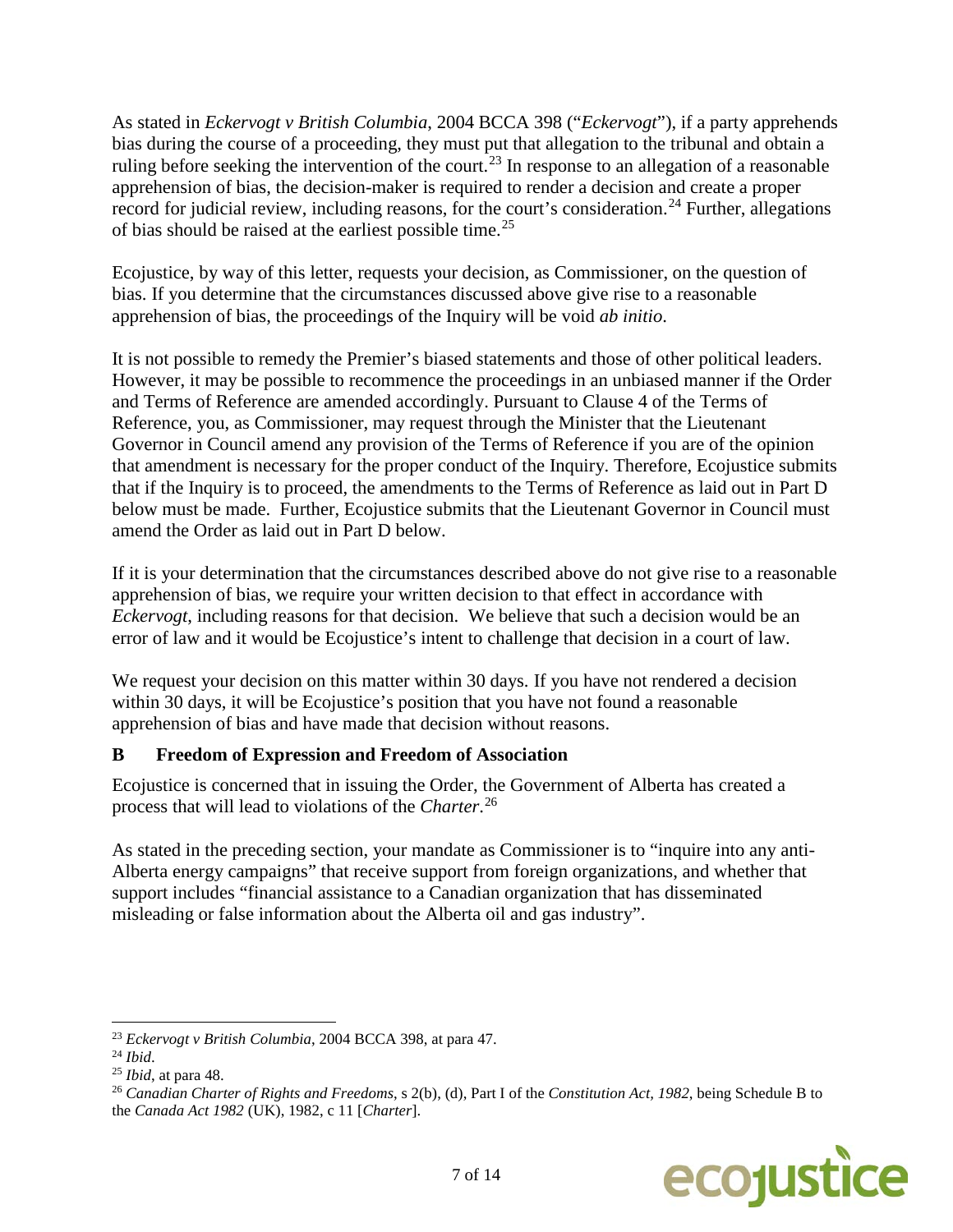We believe this mandate will lead to violations of freedom of expression and freedom of association of Canadian organizations under subsections 2(b) and 2(d) of the *Charter*, which would be unconstitutional.

# **(i) Freedom of Expression**

The stated purpose of the Inquiry is to inquire into a particular kind of anti-Alberta association those between a foreign and a Canadian organization—in which campaigning has allegedly occurred using "misleading or false information". It is impossible for you to exercise that mandate without making factual findings about whether a Canadian organization has or has not exercised its freedom of expression in a manner that is "misleading or false" toward the Alberta oil and gas industry. Indeed you must make that determination affirmatively to have jurisdiction over the Canadian organization.

However, we do not believe that it is constitutional for the Inquiry's jurisdiction to be predicated upon the government deciding whether information is true or false. Section 2(b) of the *Charter* requires government neutrality on the content of expression.<sup>[27](#page-7-0)</sup> Government can, where there is a pressing and substantial objective, place proportionate restrictions on the right of free expression — but that is not what the Inquiry will do.

To the contrary, the Inquiry will create the insidious effect of stigmatizing and chilling Canadian organizations who campaign and advance allegedly "anti-Alberta" beliefs about the oil and gas industry, which according to the Terms of Reference are falsely equated to any expression which directly or indirectly leads to delay any development of oil and gas resources, by subjecting them to government actions in which their associations with foreign organizations are stifled.

Government interference in this political discourse is an unconstitutional abuse of government power, and as the Supreme Court ruled in *R. v. Keegstra*, [1990] 3 SCR 697:

The connection between freedom of expression and the political process is perhaps the linchpin of the s. 2(b) guarantee, and the nature of this connection is largely derived from the Canadian commitment to democracy. Freedom of expression is a crucial aspect of the democratic commitment, not merely because it permits the best policies to be chosen from among a wide array of proffered options, but additionally because it helps to ensure that participation in the political process is open to all persons...The state therefore cannot act to hinder or condemn a political view without to some extent harming the openness of Canadian democracy and its associated tenet of equality for all. $\frac{28}{2}$  $\frac{28}{2}$  $\frac{28}{2}$ 

(Underlining added.)

Even if one of the targeted groups has made "misleading or false" statements, which is not admitted, restrictions on freedom of expression cannot be imposed by governments on that basis.

l



<span id="page-7-0"></span><sup>27</sup> *Canada (Attorney General) v. JTI-Macdonald Corp.*, 2007 SCC 30, at para 60.

<span id="page-7-1"></span><sup>28</sup> *R v Keegstra*, [1990] 3 SCR 697, at 763-764.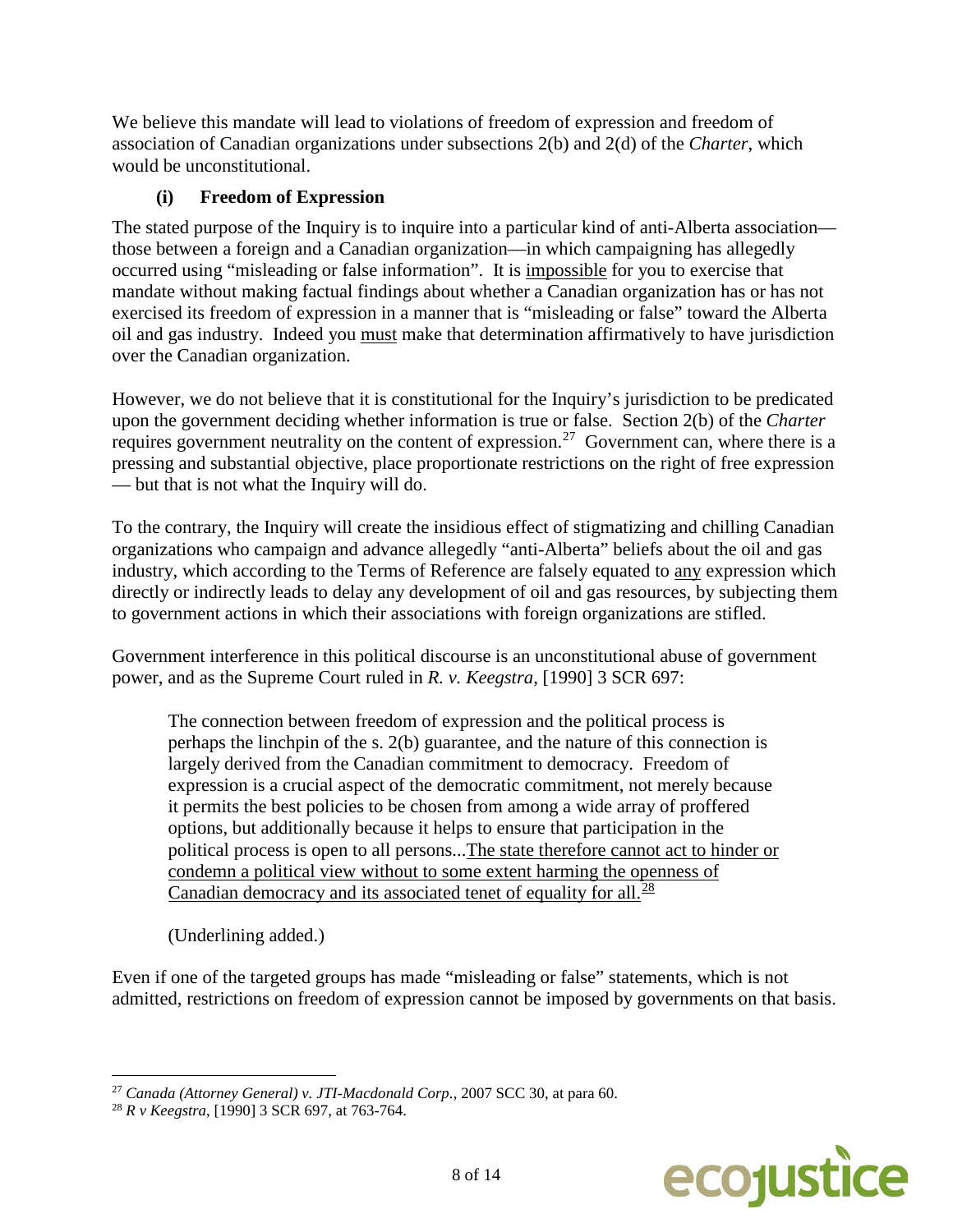The Alberta Court of Appeal has stated:

This decision makes the important point that s. 2(b) of the *Charter* protects unpopular and disturbing speech. Any restrictions on expression must be justified. The falsity of statements is not itself a sufficient justification, because false statements can themselves sometimes have value, and conclusively determining total falsity is inherently difficult…

The core of the right to free expression is to allow citizens to have different views about different facts. Any argument about inaccuracy must therefore be based on objectively verifiable facts, not opinions about those facts. $29$ 

The Canadian and foreign organizations whose campaigns the Inquiry places under special scrutiny are lawfully participating in social and political decision-making about Alberta's energy resources and the environment. It is indisputably unconstitutional for the Government of Alberta to interfere with such organizations merely because the Terms of Reference deem and condemn their public expressions of belief as an "anti-Alberta energy campaign". The Inquiry's Terms of Reference are reminiscent of the historical, discredited pre-*Charter* suppression of communism, which Quebec's government failed to accomplish in *Switzman v. Elbling*, [1957] S.C.R. 285. As stated by Abbott J in concurring reasons:

Since in my view the true nature and purpose of the *Padlock Act* is to suppress the propagation of communism in the Province, the next question which must be answered is whether such a measure, aimed at suppressing the propagation of ideas within a Province, is within the legislative competence of such Province.

The right of free expression of opinion and of criticism, upon matters of public policy and public administration, and the right to discuss and debate such matters, whether they be social, economic or political, are essential to the working of a parliamentary democracy such as ours.<sup>[30](#page-8-1)</sup>

The Inquiry's interference with freedom of expression itself may be enough to render it unconstitutional. However, the *Charter* concerns do not end there.

## **(ii) Freedom of Association**

Given that the purpose of the Inquiry is to scrutinize Canadian organizations attempting to join together in collective expression, this may constitute, by design, a violation of freedom of association protected under subsection 2(d) of the *Charter*. As the Supreme Court ruled in *Mounted Police Association of Ontario v. Canada (Attorney General)*, 2015 SCC 1:

[Freedom of association], viewed purposively, protects three classes of activities: (1) the right to join with others and form associations; (2) the right to join with others in the pursuit of other constitutional rights; and (3) the right to

 $\overline{\phantom{a}}$ 



<span id="page-8-0"></span><sup>29</sup> *Canadian Centre for Bio-Ethical Reform v Grande Prairie (City)*, 2018 ABCA 154, at paras 44, 73.

<span id="page-8-1"></span><sup>30</sup> *Switzman v Elbling*, [1957] SCR 285, at 326.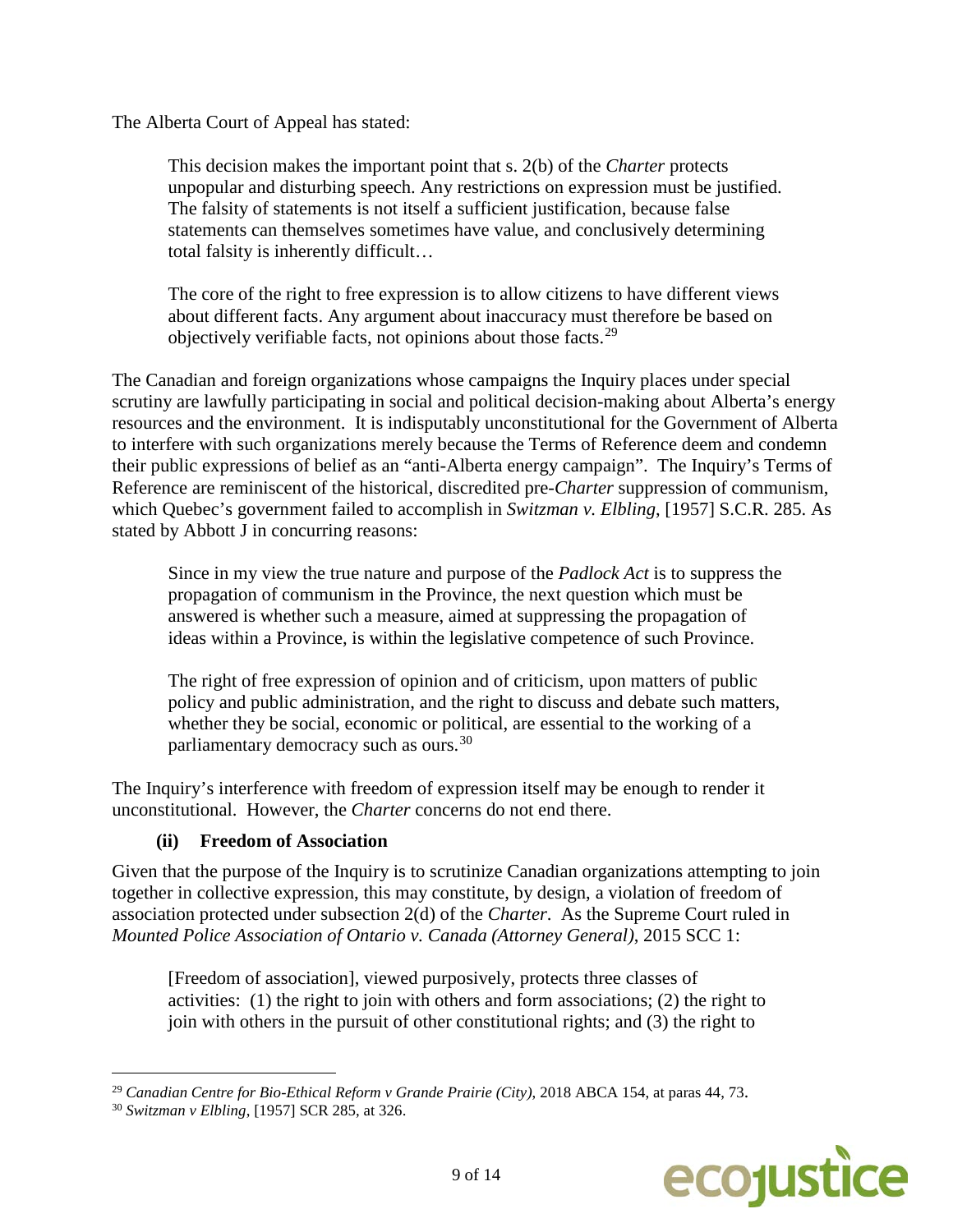join with others to meet on more equal terms the power and strength of other groups or entities. $31$ 

The matters in this Inquiry fall under the three classes of activities set out in *Mounted Police*:

- (a) The freedom to join with others and form associations, including associations with foreign organizations;
- (b) When Canadian organizations campaign in relation to Alberta's energy resources, including with the support of foreign organizations, they do so "in the pursuit of" their freedom of expression. As such, subsections 2(d) and 2(b) operate synergistically, such that in pursuing the rights of association they are also pursuing another constitutional right; and
- (c) The freedom to join with others, including foreign organizations, to meet on more equal terms the power and strength of Alberta's extremely well-funded oil and gas industry including receiving funding from those foreign organizations.

It is, therefore, Ecojustice's submission that fulfillment of your mandate under the Inquiry, including any recommendations that may be made through this process, may represent government action that violates the *Charter* and is unconstitutional.

Section 4 of the Terms of Reference should be invoked by you to request that the Lieutenant Governor in Council amend the Terms of Reference as proposed in Part D below so as to steer clear of the above mentioned serious constitutional infirmities.

# **C Procedural Fairness**

Should you determine that the Inquiry will proceed, regardless of the allegations of a reasonable apprehension of bias and the possible *Charter* implications, the conduct of the Inquiry raises further issues with respect to procedural fairness.

In *Chrétien v Canada (Ex-Commissioner, Commission of Inquiry into the Sponsorship Program and Advertising Activities)*, 2008 FC 802 ("*Chrétien*"), Teitelbaum J stated:

Procedural fairness is a basic tenet of our legal system. It requires that public decision makers act fairly in coming to decisions that affect the rights, privileges or interests of an individual. There is no exception of the application of this principle for commissions of inquiry.[32](#page-9-1)

Similarly, Cory J, in *Canada (Attorney General) v Canada (Commissioner of the Inquiry on the Blood System in Canada)*, [1997] 3 SCR 440 ("*Krever*"), stated: "This means that no matter how

l



<span id="page-9-0"></span><sup>31</sup> *Mounted Police Association of Ontario v Canada (Attorney General)*, 2015 SCC 1, at para 66.

<span id="page-9-1"></span><sup>32</sup> *Chrétien*, *supra* note 6, at para 39.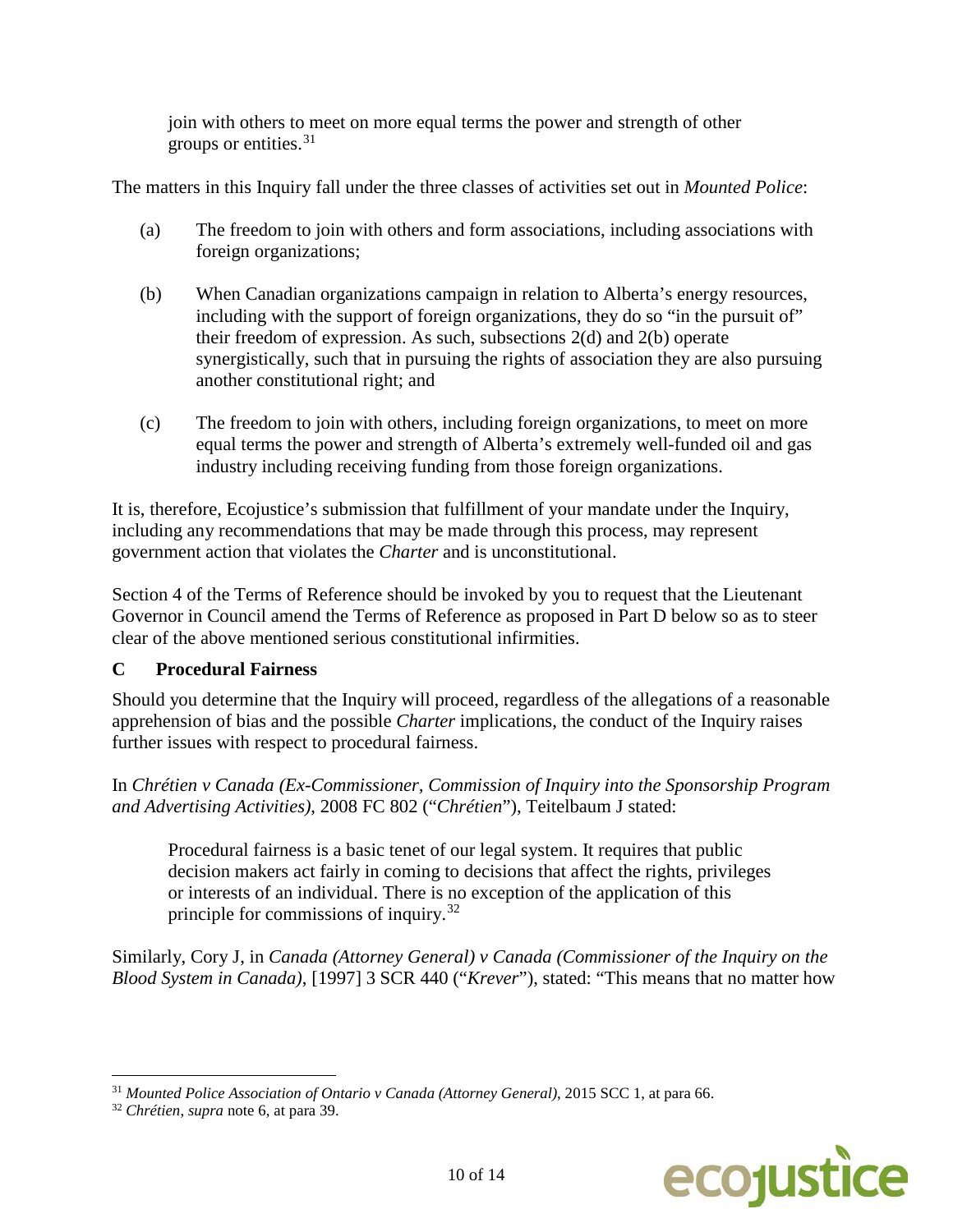important the work of an inquiry may be, it cannot be achieved at the expense of the fundamental right of each citizen to be treated fairly."<sup>[33](#page-10-0)</sup>

Procedural fairness is particularly essential where the findings of the inquiry may damage the reputation of a witness.<sup>[34](#page-10-1)</sup> In fact, the protection of reputation has been elevated to quasi-constitutional status and may demand the highest levels of procedural fairness.<sup>[35](#page-10-2)</sup>

In *Chrétien*, Teitelbaum J stated:

I find that the applicant was entitled to a high level of procedural fairness before the Commission. Although the nature of the proceedings do not provide for the same level of procedural fairness required in a trial, the potential damage that the findings of the Commission could have on the reputations of the parties involved in the investigation was of such serious consequence that a high degree of fairness was required.<sup>[36](#page-10-3)</sup>

The current Inquiry is clearly a situation in which the reputations of various organizations are at stake and indeed have already been tarnished by unfounded comments of certain political leaders and others speaking out in the media. As noted in the discussion above, the use of pejorative language and prejudgment of certain allegations in the Order and Terms of Reference have compounded the risk of potential damage to reputations and therefore this Inquiry will require a high degree of procedural fairness to overcome those risks.

In *Krever*, Cory J set out indicia of procedural fairness in a public inquiry:

- (a) all parties with standing and all witnesses appearing before the inquiry have the right to counsel, both at the inquiry and during their pre-testimony interview;
- (b) each party has the right to have its counsel cross-examine any witness who testified, and counsel for a witness who did not have standing is afforded the right to examine that witness;
- (c) all parties have the right to apply to the commissioner to have any witness called whom commission counsel had elected not to call;
- (d) all parties have the right to receive copies of all documents entered into evidence and the right to introduce their own documentary evidence;
- (e) all hearings will be held in public unless application is made to preserve the confidentiality of information; and



<span id="page-10-0"></span> $\overline{\phantom{a}}$ <sup>33</sup> *Canada (Attorney General) v Canada (Commissioner of the Inquiry on the Blood System in Canada)*, [1997] 3 SCR 440, at para 31 [*Krever*].

<span id="page-10-1"></span><sup>34</sup> *Krever*, *supra* note 33, at para 55; *The Southern First Nations of Care v The Honourable Edward Hughes*, 2012 MBCA 99, at para 69 [*Southern First Nations*].

<span id="page-10-2"></span><sup>35</sup> *Les Éditions Écosociété Inc. v Banro Corporation*, 2012 SCC 18, at para 57.

<span id="page-10-3"></span><sup>36</sup> *Chrétien*, *supra* note 6, at para 61.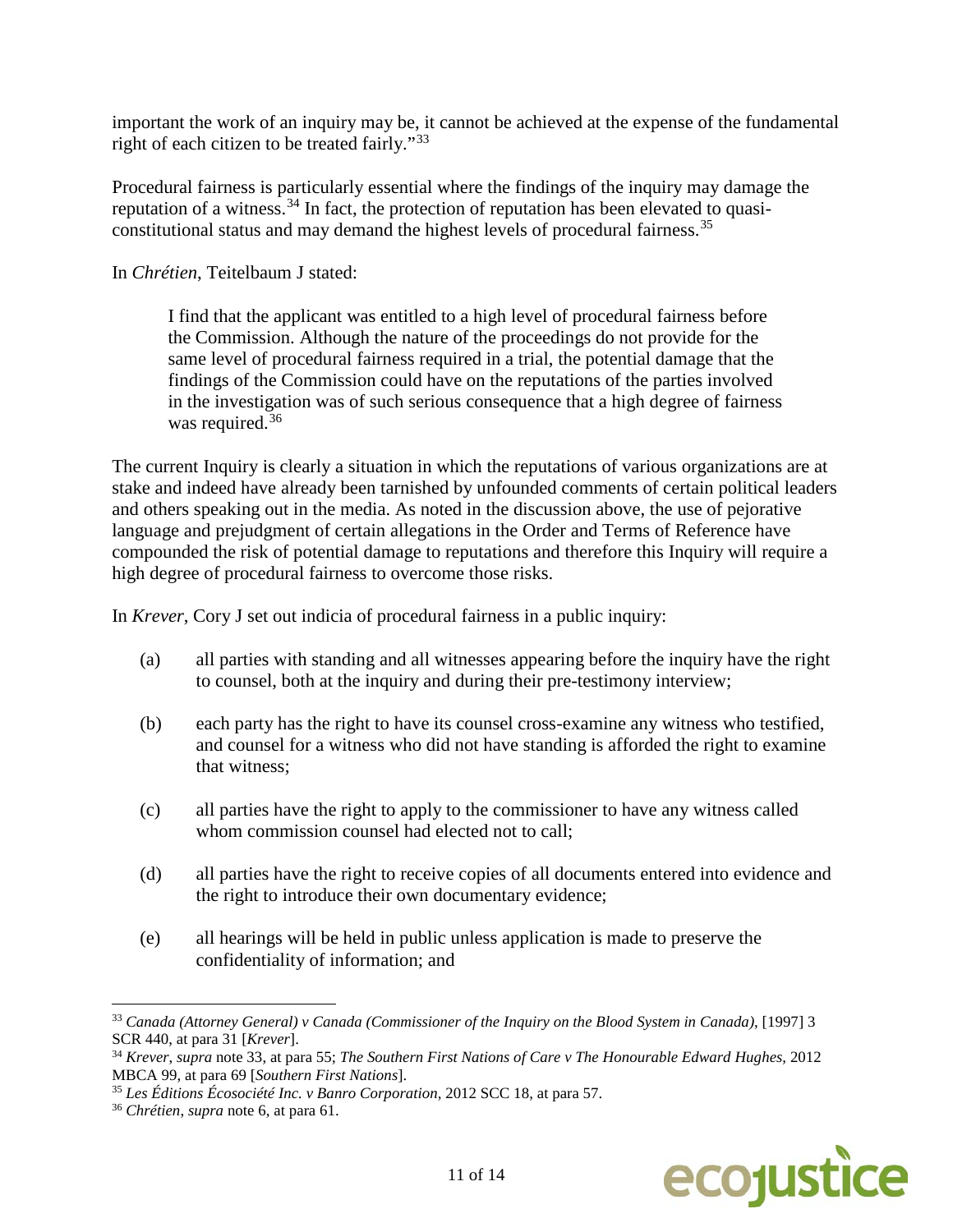(f) although evidence could be received by the commissioner that might not be admissible in a court of law, the commissioner should be mindful of the dangers of such evidence, and in particular, its possible effect on reputation.  $37$ 

Further, the Manitoba Court of Appeal has determined that procedural fairness requires that the commissioner in a public inquiry provide all parties with detailed, meaningful summaries of any witness interviews held outside of a public hearing.<sup>[38](#page-11-1)</sup>

Further, Ecojustice maintains that all parties to this Inquiry have a right to know the particulars of the "misleading and false information" that they are alleged to have disseminated.

Further, section 13 of the *Public Inquiries Act* requires that no report of the commissioner that alleges misconduct by any person shall be made until that person has been given notice of the allegation and given an opportunity to give evidence, and at the discretion of the commissioner, to call and examine witnesses.[39](#page-11-2)

Finally, best practice for a public inquiry entails the commissioner developing draft rules of procedure and practice for the inquiry and providing an opportunity for all parties and intervenors to review and make submissions on those rules.<sup>[40](#page-11-3)</sup>

## **D Required Changes to the Order and Terms of Reference**

In order to address, in part, the reasonable apprehension of bias found in the Order and Terms of Reference, to ensure that the *Charter* rights of parties to the Inquiry are not infringed during the Inquiry process, and to ensure procedural fairness, Ecojustice submits the Terms of Reference must be amended as follows:

(a) Clause 1(b) be amended to read:

(b) "energy campaign" means any and all attempts to influence the approval or rejection of applications to develop Alberta's oil and gas resources or the transportation of those resources to commercial markets;

(b) Clause  $2(1)$  be amended to read, in its entirety:

2(1) The commissioner shall inquire into energy campaigns that are supported, in whole or in part, by foreign organizations, and in doing so shall inquire into matters including but not limited to the following:

(a) whether any foreign organization has provided financial assistance to a Canadian organization to influence the approval or rejection of an application to develop a project in Alberta's oil and gas industry and

 $\overline{a}$ 



<span id="page-11-0"></span><sup>37</sup> *Krever*, *supra* note 33, at para 67.

<span id="page-11-1"></span><sup>38</sup> *Southern First Nations*, *supra* note 34, at paras 39, 44

<span id="page-11-2"></span><sup>39</sup> *Public Inquiries Act*, *supra* note 1, s 13.

<span id="page-11-3"></span><sup>40</sup> *Southern First Nations*, *supra* note 34, at para 11.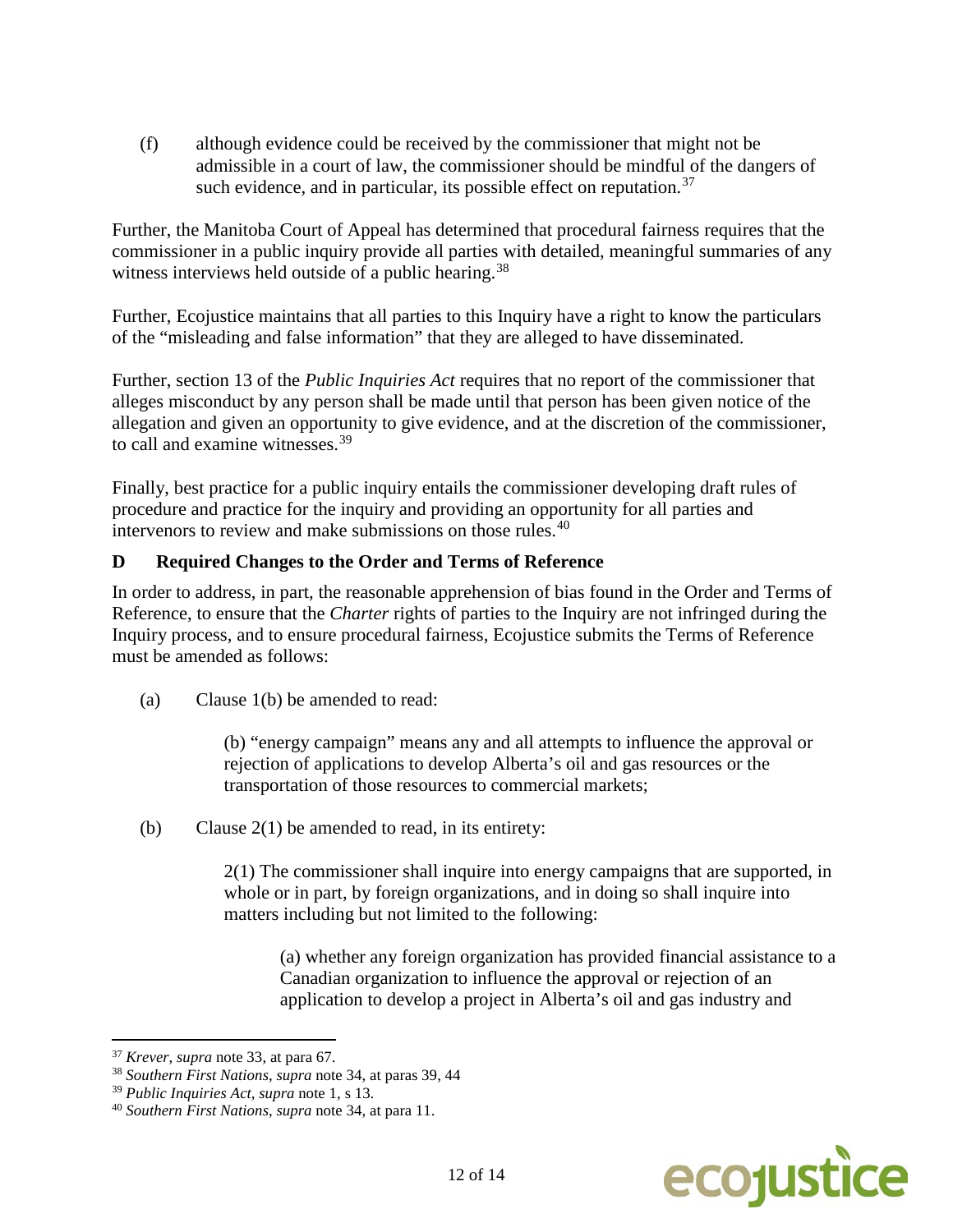whether such association is protected by section 2 of the *Canadian Charter of Rights and Freedoms*; and

(b) whether any Canadian organization receiving foreign funding has disseminated misleading or false information about the Alberta oil and gas industry and whether such expression is protected by section 2 of the *Canadian Charter of Rights and Freedoms.*

(c) Clause  $2(3)(b)$  be amended to read:

(b) enable the Government of Alberta to consider the impact of any energy campaign funded, in whole or in part, in the manner described in subsection  $(1)(a)$ .

- (d) Clauses  $2(3)(c)$  and (d) be deleted.
- (e) the following Clause 5.1 be added following Clause 5:

5.1 The commissioner shall develop procedures for the conduct of the Inquiry, in consultation with interested parties, to ensure procedural fairness of the proceeding, including:

(a) the right of any person appearing before the commissioner to be represented by counsel, in accordance with section 11 of the *Public Inquiries Act*;

(b) the right of any party to the Inquiry to cross-examine any witness who provides testimony or evidence to the Inquiry;

(c) the right of any party to call any witness who has information or expertise relevant to the Inquiry;

(d) the right of all parties to receive written summaries of all interviews conducted by the commissioner or Inquiry counsel or staff outside of a public hearing;

(e) the right of all parties to receive copies of all documents entered into evidence and the right to introduce their own documentary evidence;

(f) the right of all parties to particulars of the false and misleading information alleged to have been disseminated by them;

(g) all hearings will be held in public unless application has been made and approved by the commissioner to preserve the confidentiality of information; and